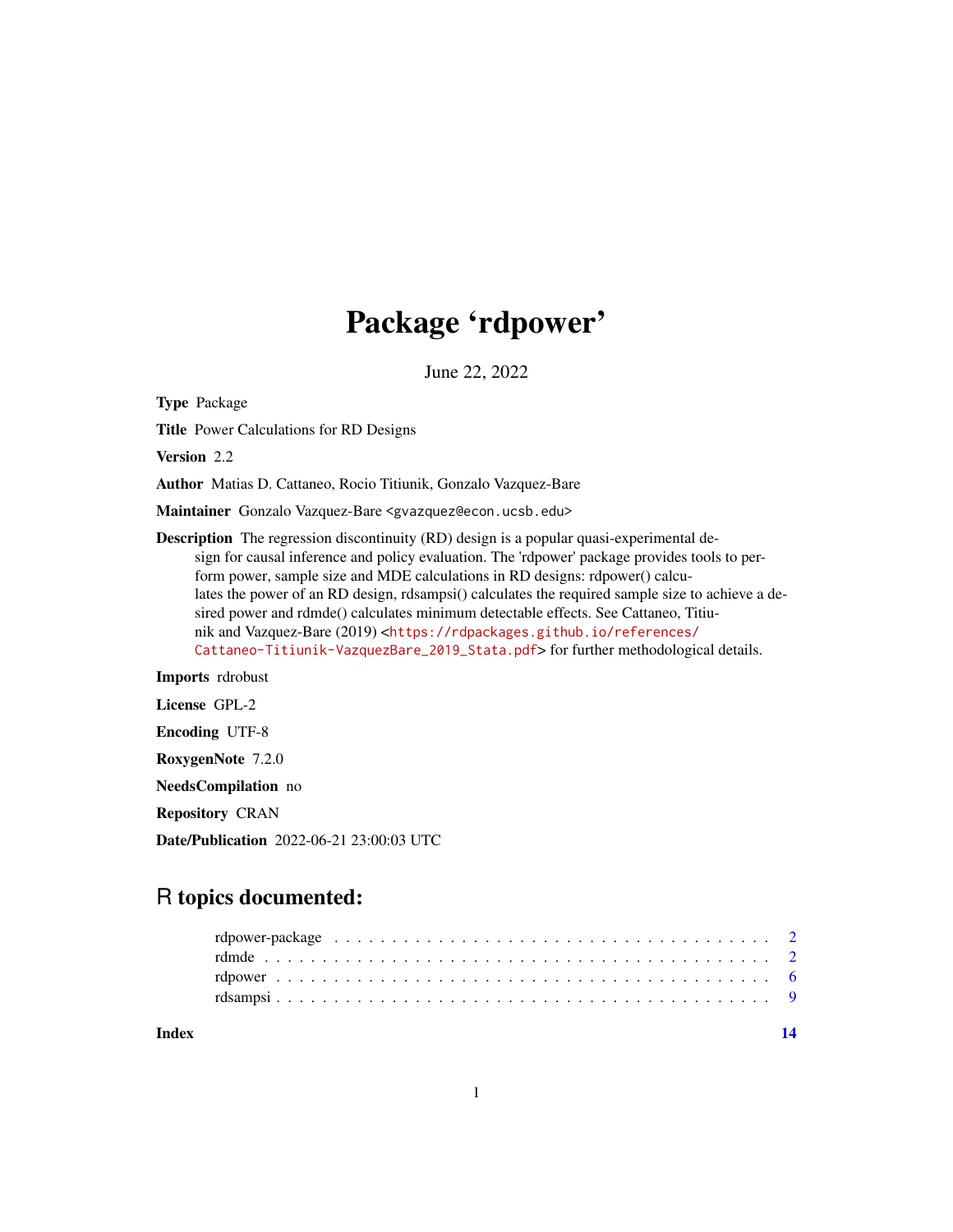<span id="page-1-0"></span>

### Description

The regression discontinuity (RD) design is a popular quasi-experimental design for causal inference and policy evaluation. The 'rdpower' package provides tools to perform power, sample size and MDE calculations in RD designs: [rdpower\(](#page-5-1)) calculates the power of an RD design, [rdsampsi\(](#page-8-1)) calculates the required sample size to achieve a desired power and [rdmde\(](#page-1-1)) calculates minimum detectable effects. This package relies on the rdrobust package. See Calonico, Cattaneo and Titiunik (2014, 2015) and Calonico, Cattaneo, Farrell and Titiunik (2017). For more details, and related Stata and R packages useful for analysis of RD designs, visit [https:](https://rdpackages.github.io/) [//rdpackages.github.io/](https://rdpackages.github.io/).

## Author(s)

Matias Cattaneo, Princeton University. <cattaneo@princeton.edu>

Rocio Titiunik, Princeton University. <titiunik@princeton.edu>

Gonzalo Vazquez-Bare, UC Santa Barbara. <gvazquez@econ.ucsb.edu>

#### References

Calonico, S., M. D. Cattaneo, M. Farrell and R. Titiunik. (2017).rdrobust[: Software for Regression](https://rdpackages.github.io/references/Calonico-Cattaneo-Farrell-Titiunik_2017_Stata.pdf) [Discontinuity Designs.](https://rdpackages.github.io/references/Calonico-Cattaneo-Farrell-Titiunik_2017_Stata.pdf) *Stata Journal* 17(2): 372-404.

Calonico, S., M. D. Cattaneo, and R. Titiunik. (2014). [Robust Data-Driven Inference in the](https://rdpackages.github.io/references/Calonico-Cattaneo-Titiunik_2014_Stata.pdf) [Regression-Discontinuity Design.](https://rdpackages.github.io/references/Calonico-Cattaneo-Titiunik_2014_Stata.pdf) *Stata Journal* 14(4): 909-946.

Calonico, S., M. D. Cattaneo, and R. Titiunik. (2015).rdrobust[: An R Package for Robust Non](https://rdpackages.github.io/references/Calonico-Cattaneo-Titiunik_2015_R.pdf)[parametric Inference in Regression-Discontinuity Designs.](https://rdpackages.github.io/references/Calonico-Cattaneo-Titiunik_2015_R.pdf) *R Journal* 7(1): 38-51.

Cattaneo, M. D., R. Titiunik and G. Vazquez-Bare. (2019). [Power Calculations for Regression](https://rdpackages.github.io/references/Cattaneo-Titiunik-VazquezBare_2019_Stata.pdf) [Discontinuity Designs.](https://rdpackages.github.io/references/Cattaneo-Titiunik-VazquezBare_2019_Stata.pdf) *Stata Journal*, 19(1): 210-245.

<span id="page-1-1"></span>rdmde *MDE Calculations for RD Designs*

## Description

rdmde() performs MDE calculations for RD designs.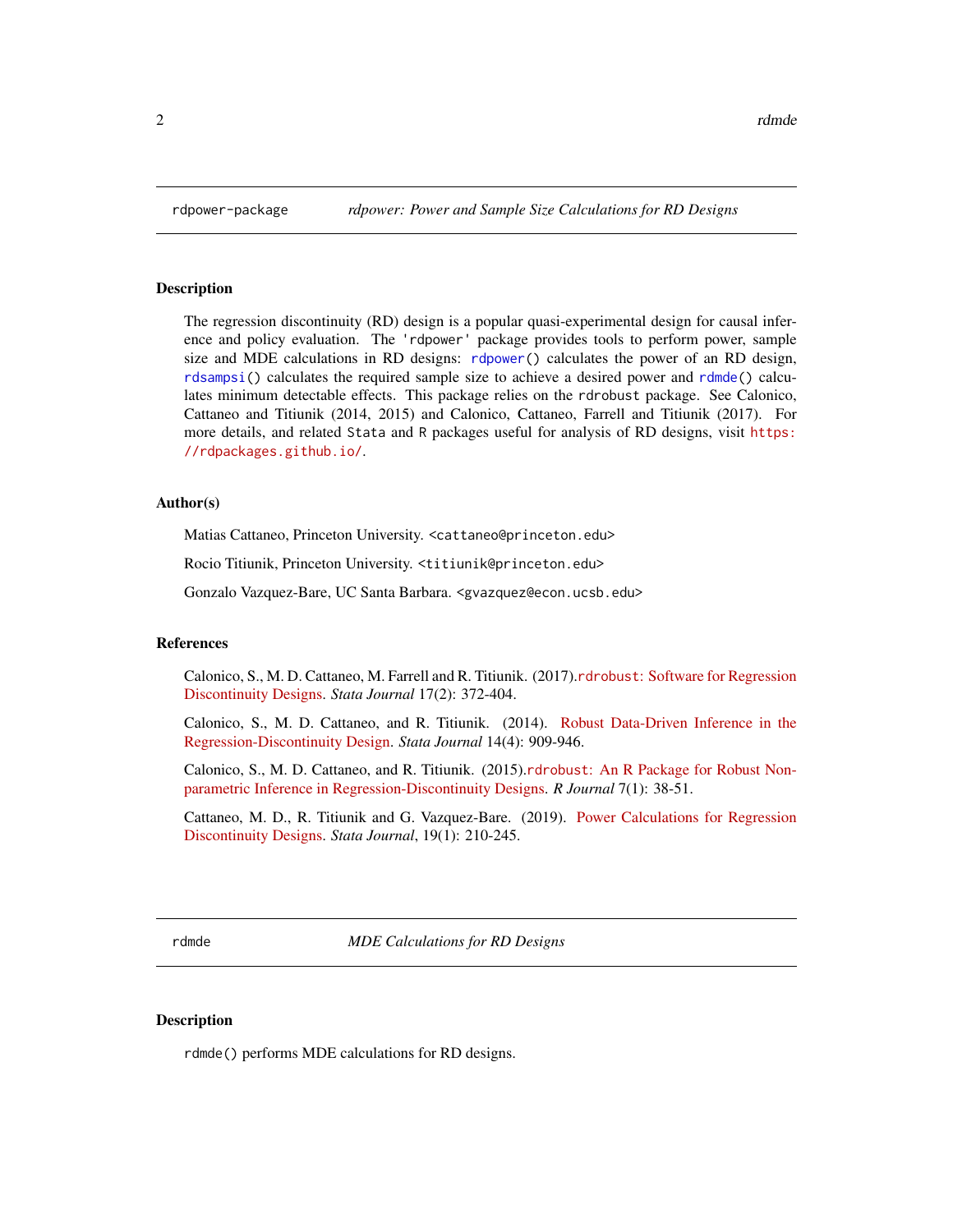rdmde 3

## Usage

```
rdmde(
 data = NULL,cutoff = 0,
 alpha = 0.05,
 beta = 0.8,
 nsamples = NULL,
  sampsi = NULL,
  samph = NULL,all = FALSE,bias = NULL,variance = NULL,
  init.cond = NULL,
 covs = NULL,covs_drop = TRUE,
 deriv = 0,
 p = 1,
 q = NULL,h = NULL,b = NULL,rho = NULL,
 kernel = "triangular",
 bwselect = "mserd",
 vec = "nn",cluster = NULL,
  scalepar = 1,
  scaleregul = 1,
  fuzzy = NULL,
 level = 95,weights = NULL,masspoints = "adjust",
 bwcheck = NULL,
 bwrestrict = TRUE,
  stdvars = FALSE
```
## Arguments

 $\mathcal{L}$ 

| data     | a matrix $(Y,R)$ containing the outcome variable and the running variable (as<br>column vectors).                                                                                                                                                                                                                                             |
|----------|-----------------------------------------------------------------------------------------------------------------------------------------------------------------------------------------------------------------------------------------------------------------------------------------------------------------------------------------------|
| cutoff   | the RD cutoff (default is $0$ ).                                                                                                                                                                                                                                                                                                              |
| alpha    | specifies the significance level for the power function. Default is 0.05.                                                                                                                                                                                                                                                                     |
| beta     | specifies the desired power. Default is 0.8.                                                                                                                                                                                                                                                                                                  |
| nsamples | sets the total sample size to the left, sample size to the left inside the bandwidth,<br>total sample size to the right and sample size to the right of the cutoff inside the<br>bandwidth to calculate the variance when the running variable is not specified.<br>When not specified, the values are calculated using the running variable. |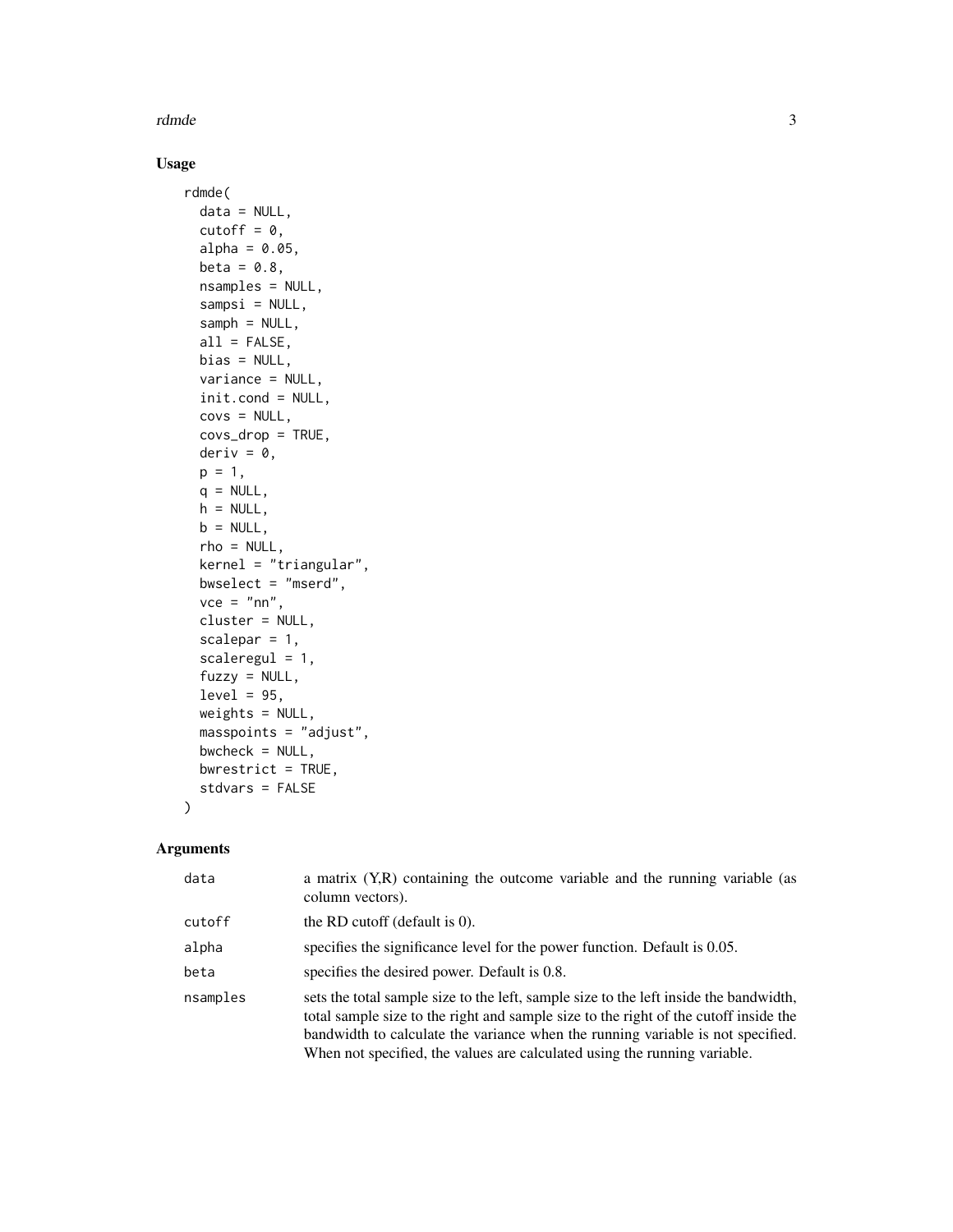| sampsi     | sets the sample size at each side of the cutoff for power calculation. The first<br>number is the sample size to the left of the cutoff and the second number is the<br>sample size to the right. Default values are the sample sizes inside the chosen<br>bandwidth. |
|------------|-----------------------------------------------------------------------------------------------------------------------------------------------------------------------------------------------------------------------------------------------------------------------|
| samph      | sets the bandwidths at each side of the cutoff for power calculation. The first<br>number is the bandwidth to the left of the cutoff and the second number is the<br>bandwidth to the right. Default values are the bandwidths used by rdrobust.                      |
| all        | displays the power using the conventional variance estimator, in addition to the<br>robust bias corrected one.                                                                                                                                                        |
| bias       | set bias to the left and right of the cutoff. If not specified, the biases are estimated<br>using rdrobust.                                                                                                                                                           |
| variance   | set variance to the left and right of the cutoff. If not specified, the variances are<br>estimated using rdrobust.                                                                                                                                                    |
| init.cond  | sets the initial condition for the Newton-Raphson algorithm that finds the MDE.<br>Default is 0.2 times the standard deviation of the outcome below the cutoff.                                                                                                       |
| covs       | option for rdrobust(): specifies additional covariates to be used for estimation<br>and inference.                                                                                                                                                                    |
| covs_drop  | option for rdrobust(): if TRUE, it checks for collinear additional covariates<br>and drops them. Default is TRUE.                                                                                                                                                     |
| deriv      | option for rdrobust(): specifies the order of the derivative of the regression<br>functions to be estimated.                                                                                                                                                          |
| р          | option for rdrobust(): specifies the order of the local-polynomial used to con-<br>struct the point-estimator.                                                                                                                                                        |
| q          | option for rdrobust(): specifies the order of the local-polynomial used to con-<br>struct the bias-correction.                                                                                                                                                        |
| h          | option for rdrobust(): specifies the values of the main bandwidth to be used<br>on the left and on the right of the cutoff, respectively.                                                                                                                             |
| b          | option for rdrobust(): specifies the values of the bias bandwidth \$b\$ to be<br>used on the left and on the right of the cutoff, respectively.                                                                                                                       |
| rho        | option for rdrobust(): specifies the value of rho so that the bias bandwidth b<br>equals b=h/rho.                                                                                                                                                                     |
| kernel     | option for rdrobust(): kernel function used to construct the local-polynomial<br>estimators.                                                                                                                                                                          |
| bwselect   | option for rdrobust(): specifies the bandwidth selection procedure to be used.                                                                                                                                                                                        |
| vce        | option for rdrobust(): specifies the procedure used to compute the variance-<br>covariance matrix estimator.                                                                                                                                                          |
| cluster    | option for rdrobust(): indicates the cluster ID variable used for the cluster-<br>robust variance estimation with degrees-of-freedom weights.                                                                                                                         |
| scalepar   | option for rdrobust(): specifies scaling factor for RD parameter of interest.                                                                                                                                                                                         |
| scaleregul | option for rdrobust(): specifies scaling factor for the regularization terms of<br>bandwidth selectors.                                                                                                                                                               |
| fuzzy      | option for rdrobust(): specifies the treatment status variable used to imple-<br>ment fuzzy RD estimation.                                                                                                                                                            |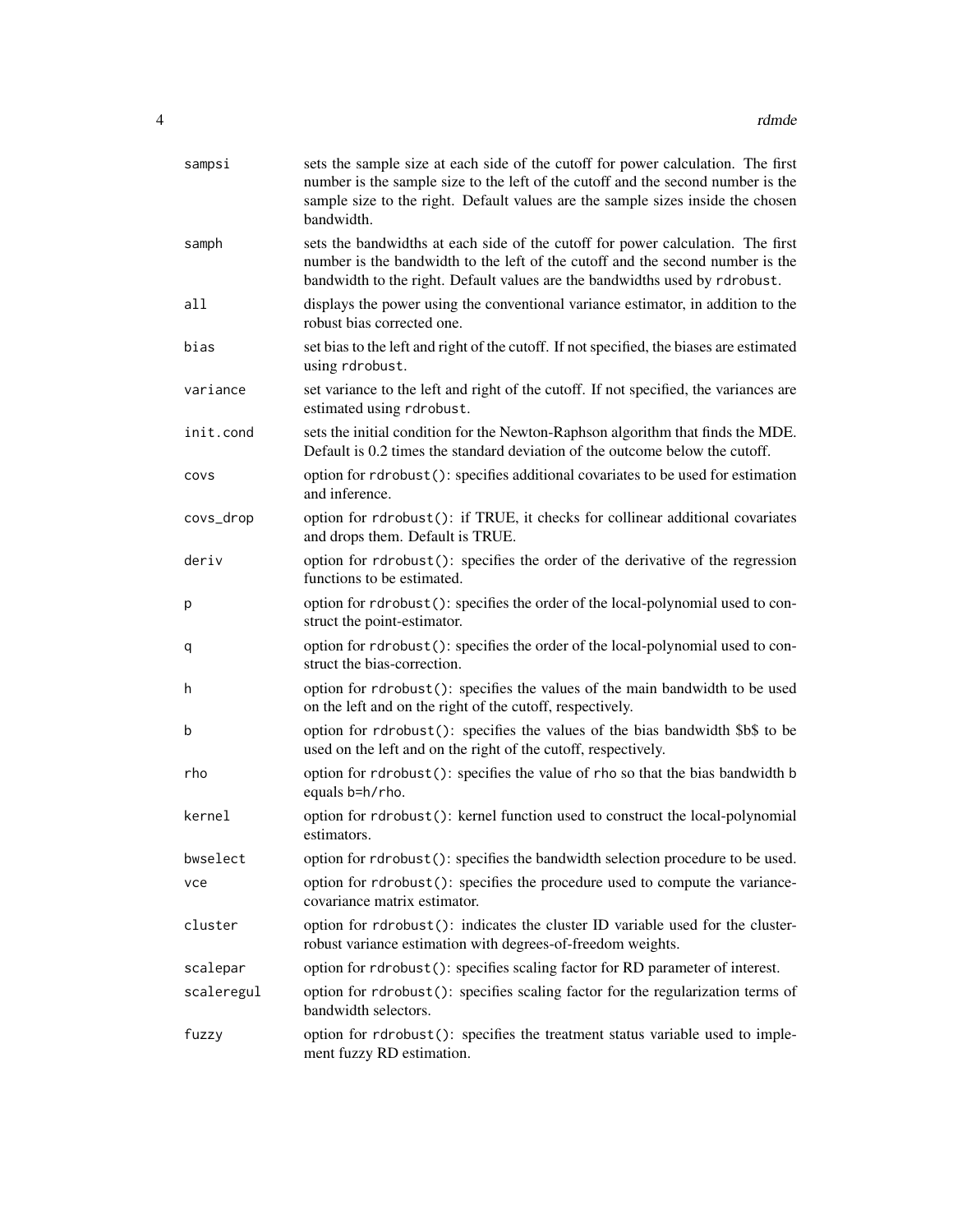#### rdmde 500 meters om de staat 1990 meters om de staat 1990 meters om de staat 1990 meters om de staat 1990 meters om de staat 1990 meters om de staat 1990 meters om de staat 1990 meters om de staat 1990 meters om de staat 1

| level      | option for rdrobust(): sets the confidence level for confidence intervals.                                                                                                                |
|------------|-------------------------------------------------------------------------------------------------------------------------------------------------------------------------------------------|
| weights    | option for rdrobust(): is the variable used for optional weighting of the esti-<br>mation procedure. The unit-specific weights multiply the kernel function.                              |
| masspoints | option for rdrobust(): checks and controls for repeated observations in tue<br>running variable.                                                                                          |
| bwcheck    | option for rdrobust(): if a positive integer is provided, the preliminary band-<br>width used in the calculations is enlarged so that at least bwcheck unique obser-<br>vations are used. |
| bwrestrict | option for rdrobust(): if TRUE, computed bandwidths are restricted to lie<br>withing the range of x. Default is bwrestrict=TRUE.                                                          |
| stdvars    | option for rdrobust(): if TRUE, x and y are standardized before computing the<br>bandwidths. Default is stdvars=TRUE.                                                                     |

## Value

| mde      | MDE using robust bias corrected standard error                      |
|----------|---------------------------------------------------------------------|
| se.rbc   | robust bias corrected standard error                                |
| sampsi.r | number of observations inside the window to the right of the cutoff |
| sampsi.l | number of observations inside the window to the left of the cutoff  |
| samph.r  | bandwidth to the right of the cutoff                                |
| samph.l  | bandwidth to the left of the cutoff                                 |
| alpha    | significance level used in power function                           |
| bias.r   | bias to the right of the cutoff                                     |
| bias.l   | bias to the left of the cutoff                                      |
| Vr.rb    | Robust bias corrected variance to the right of the cutoff           |
| VI.rb    | Robust bias corrected variance to the left of the cutoff            |
| N.r      | Total sample size to the right of the cutoff                        |
| N.l      | Total sample size to the left of the cutoff                         |
| mde.conv | MDE using conventional inference                                    |
| se.conv  | conventional standard error                                         |

## Author(s)

Matias Cattaneo, Princeton University. <cattaneo@princeton.edu> Rocio Titiunik, Princeton University. <titiunik@princeton.edu> Gonzalo Vazquez-Bare, UC Santa Barbara. <gvazquez@econ.ucsb.edu>

## References

Cattaneo, M. D., R. Titiunik and G. Vazquez-Bare. (2019). [Power Calculations for Regression](https://rdpackages.github.io/references/Cattaneo-Titiunik-VazquezBare_2019_Stata.pdf) [Discontinuity Designs.](https://rdpackages.github.io/references/Cattaneo-Titiunik-VazquezBare_2019_Stata.pdf) *Stata Journal*, 19(1): 210-245.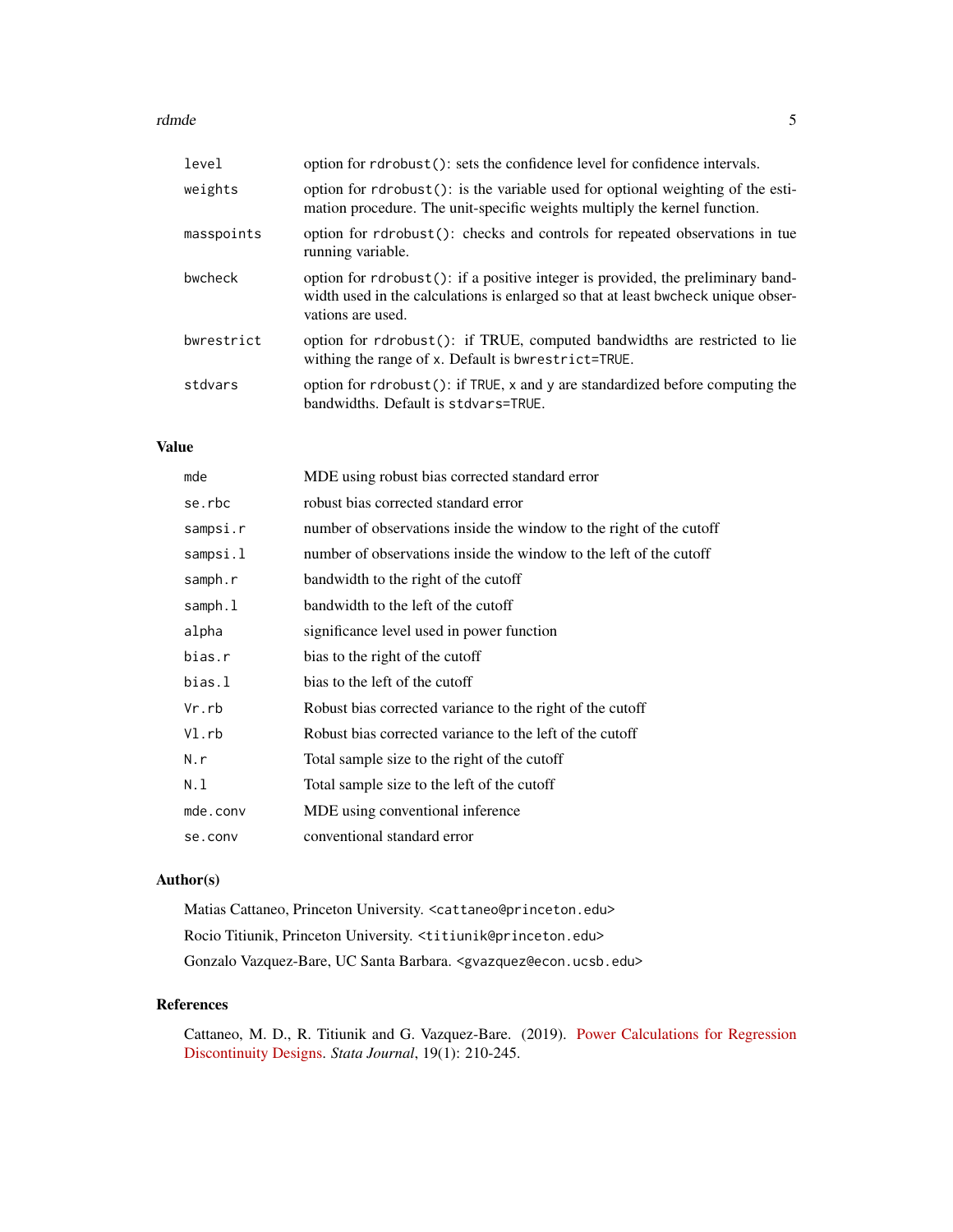6 rdpower and the contract of the contract of the contract of the contract of the contract of the contract of the contract of the contract of the contract of the contract of the contract of the contract of the contract of

## Examples

```
# Toy dataset
X \leftarrow \text{array}(rnorm(2000), \text{dim} = c(1000, 2))R \leq X[, 1] + X[, 2] + \text{rnorm}(1000)Y \le -1 + R - .5 \times R^2 + .3 \times R^3 + (R \ge 0) + \text{norm}(1000)# MDE calculation
tmp <- rdmde(data=cbind(Y,R),init.cond=0.5)
```
<span id="page-5-1"></span>

rdpower *Power Calculations for RD Designs*

## Description

rdpower() performs power calculations for RD designs.

## Usage

```
rdpower(
  data = NULL,cutoff = 0,
  tau = NULL,alpha = 0.05,
  nsamples = NULL,
  sampsi = NULL,
  samph = NULL,all = FALSE,bias = NULL,
  variance = NULL,
  plot = FALSE,
  graph.range = NULL,
  covs = NULL,covs_drop = TRUE,
  deriv = \theta,
 p = 1,
  q = NULL,h = NULL,b = NULL,rho = NULL,kernel = "triangular",
  bwselect = "mserd",
  vec = "nn",cluster = NULL,
  scalepar = 1,
  scaleregul = 1,fuzzy = NULL,
```
<span id="page-5-0"></span>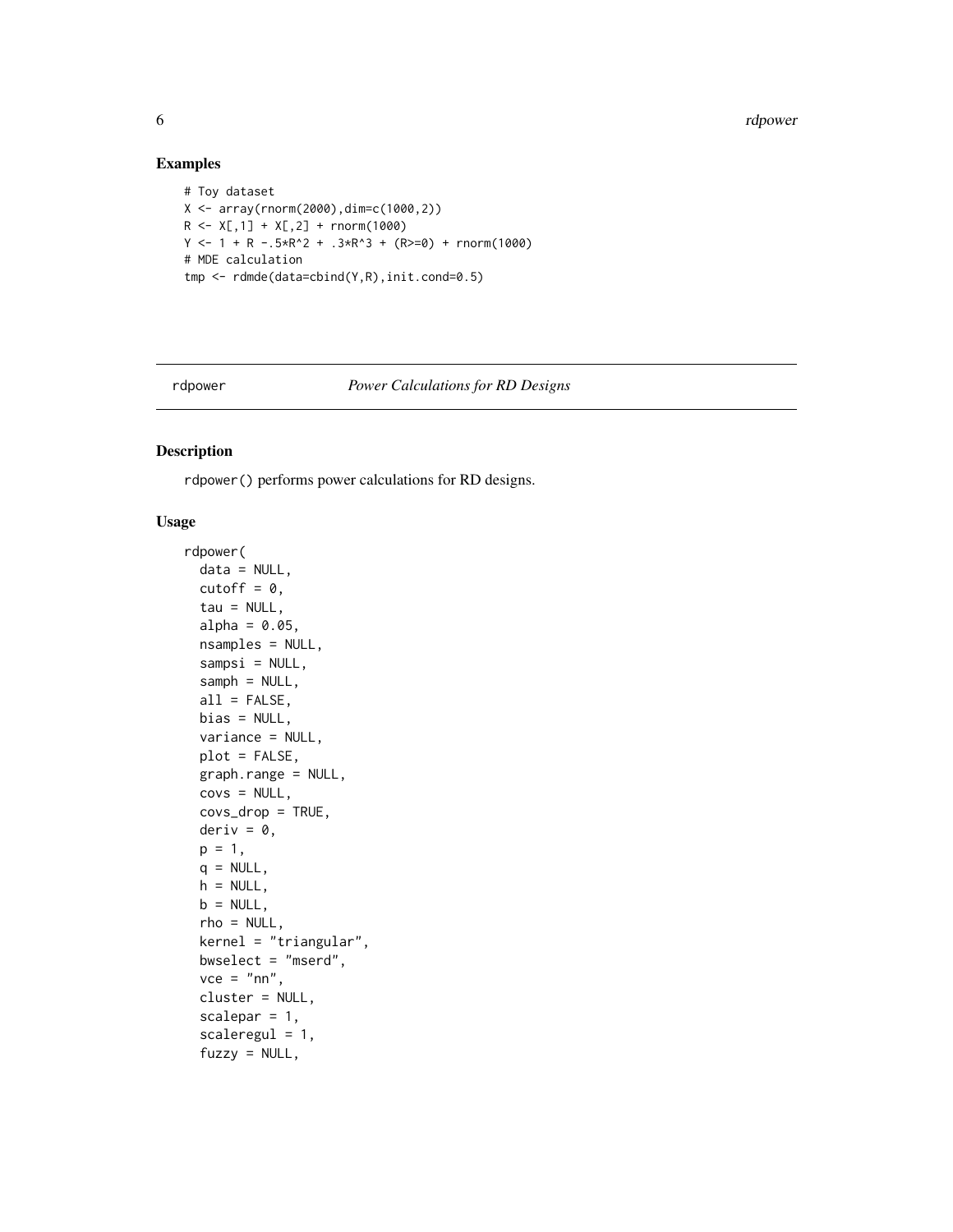#### rdpower 7 and 2008 and 2008 and 2008 and 2008 and 2008 and 2008 and 2008 and 2008 and 2008 and 2008 and 2008 a

```
level = 95,weights = NULL,
 masspoints = "adjust",
 bwcheck = NULL,
 bwrestrict = TRUE,
 stdvars = FALSE
\mathcal{L}
```
## Arguments

| data        | a matrix (Y,R) containing the outcome variable and the running variable (as<br>column vectors).                                                                                                                                                                                                                                               |
|-------------|-----------------------------------------------------------------------------------------------------------------------------------------------------------------------------------------------------------------------------------------------------------------------------------------------------------------------------------------------|
| cutoff      | the RD cutoff (default is 0).                                                                                                                                                                                                                                                                                                                 |
| tau         | specifies the treatment effect under the alternative at which the power function<br>is evaluated. The default is half the standard deviation of the outcome for the<br>untreated group.                                                                                                                                                       |
| alpha       | specifies the significance level for the power function. Default is 0.05.                                                                                                                                                                                                                                                                     |
| nsamples    | sets the total sample size to the left, sample size to the left inside the bandwidth,<br>total sample size to the right and sample size to the right of the cutoff inside the<br>bandwidth to calculate the variance when the running variable is not specified.<br>When not specified, the values are calculated using the running variable. |
| sampsi      | sets the sample size at each side of the cutoff for power calculation. The first<br>number is the sample size to the left of the cutoff and the second number is the<br>sample size to the right. Default values are the sample sizes inside the chosen<br>bandwidth.                                                                         |
| samph       | sets the bandwidths at each side of the cutoff for power calculation. The first<br>number is the bandwidth to the left of the cutoff and the second number is the<br>bandwidth to the right. Default values are the bandwidths used by rdrobust.                                                                                              |
| all         | displays the power using the conventional variance estimator, in addition to the<br>robust bias corrected one.                                                                                                                                                                                                                                |
| bias        | set bias to the left and right of the cutoff. If not specified, the biases are estimated<br>using rdrobust.                                                                                                                                                                                                                                   |
| variance    | set variance to the left and right of the cutoff. If not specified, the variances are<br>estimated using rdrobust.                                                                                                                                                                                                                            |
| plot        | plots the power function using the conventional and robust bias corrected stan-<br>dard errors from rdrobust.                                                                                                                                                                                                                                 |
| graph.range | range of the plot.                                                                                                                                                                                                                                                                                                                            |
| COVS        | option for rdrobust(): specifies additional covariates to be used for estimation<br>and inference.                                                                                                                                                                                                                                            |
| covs_drop   | option for rdrobust(): if TRUE, it checks for collinear additional covariates<br>and drops them. Default is TRUE.                                                                                                                                                                                                                             |
| deriv       | option for rdrobust(): specifies the order of the derivative of the regression<br>functions to be estimated.                                                                                                                                                                                                                                  |
| р           | option for rdrobust(): specifies the order of the local-polynomial used to con-<br>struct the point-estimator.                                                                                                                                                                                                                                |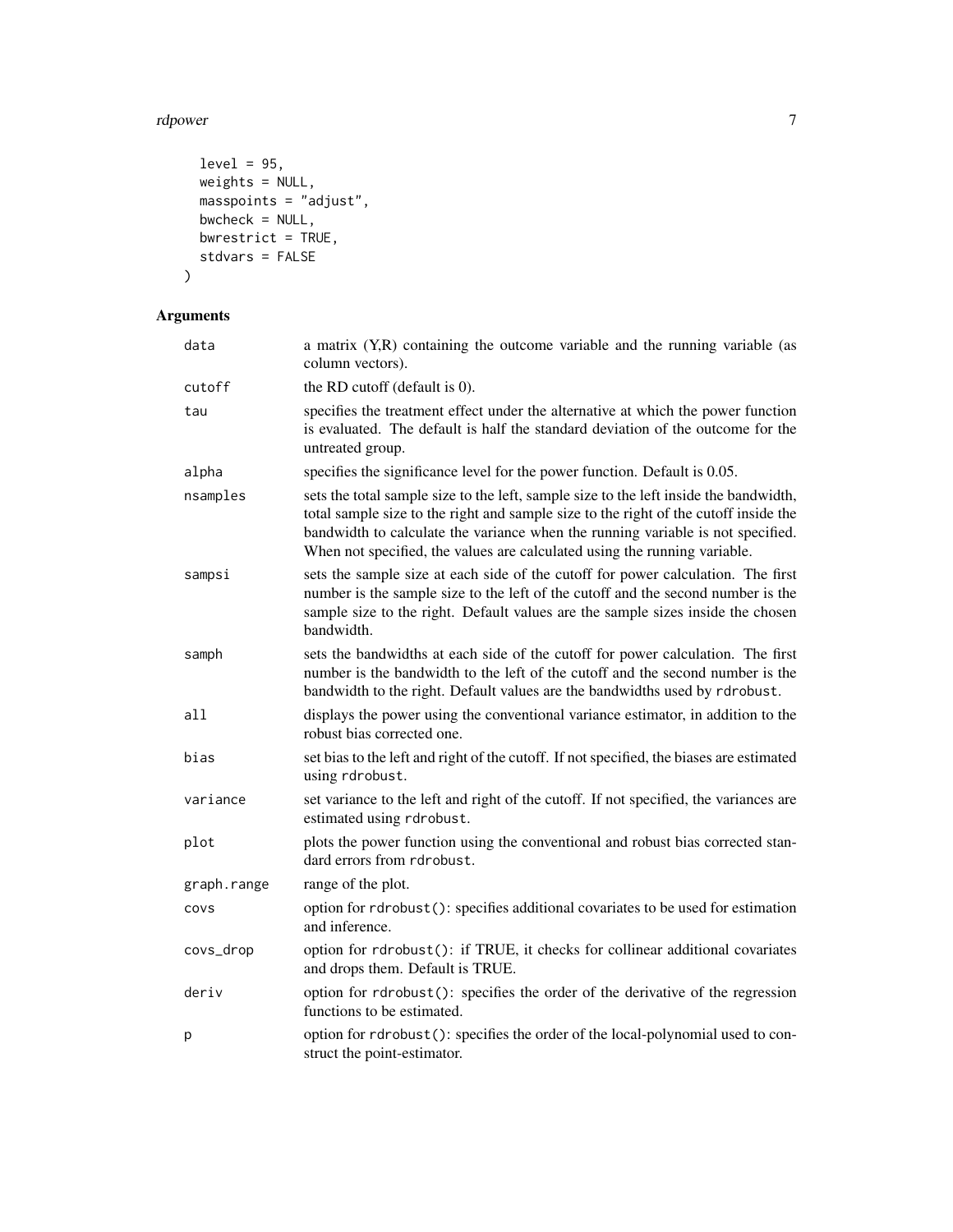| q          | option for rdrobust(): specifies the order of the local-polynomial used to con-<br>struct the bias-correction.                                                                            |
|------------|-------------------------------------------------------------------------------------------------------------------------------------------------------------------------------------------|
| h          | option for rdrobust(): specifies the values of the main bandwidth to be used<br>on the left and on the right of the cutoff, respectively.                                                 |
| b          | option for rdrobust(): specifies the values of the bias bandwidth \$b\$ to be<br>used on the left and on the right of the cutoff, respectively.                                           |
| rho        | option for rdrobust(): specifies the value of rho so that the bias bandwidth b<br>equals b=h/rho.                                                                                         |
| kernel     | option for rdrobust(): kernel function used to construct the local-polynomial<br>estimators.                                                                                              |
| bwselect   | option for rdrobust(): specifies the bandwidth selection procedure to be used.                                                                                                            |
| vce        | option for rdrobust(): specifies the procedure used to compute the variance-<br>covariance matrix estimator.                                                                              |
| cluster    | option for rdrobust(): indicates the cluster ID variable used for the cluster-<br>robust variance estimation with degrees-of-freedom weights.                                             |
| scalepar   | option for rdrobust(): specifies scaling factor for RD parameter of interest.                                                                                                             |
| scaleregul | option for rdrobust(): specifies scaling factor for the regularization terms of<br>bandwidth selectors.                                                                                   |
| fuzzy      | option for rdrobust(): specifies the treatment status variable used to imple-<br>ment fuzzy RD estimation.                                                                                |
| level      | option for rdrobust(): sets the confidence level for confidence intervals.                                                                                                                |
| weights    | option for rdrobust(): is the variable used for optional weighting of the esti-<br>mation procedure. The unit-specific weights multiply the kernel function.                              |
| masspoints | option for rdrobust(): checks and controls for repeated observations in tue<br>running variable.                                                                                          |
| bwcheck    | option for rdrobust(): if a positive integer is provided, the preliminary band-<br>width used in the calculations is enlarged so that at least bwcheck unique obser-<br>vations are used. |
| bwrestrict | option for rdrobust(): if TRUE, computed bandwidths are restricted to lie<br>withing the range of x. Default is bwrestrict=TRUE.                                                          |
| stdvars    | option for rdrobust(): if TRUE, x and y are standardized before computing the<br>bandwidths. Default is stdvars=TRUE.                                                                     |

## Value

| power.rbc | power against tau using robust bias corrected standard error        |
|-----------|---------------------------------------------------------------------|
| se.rbc    | robust bias corrected standard error                                |
| sampsi.r  | number of observations inside the window to the right of the cutoff |
| sampsi.l  | number of observations inside the window to the left of the cutoff  |
| samph.r   | bandwidth to the right of the cutoff                                |
| samph.l   | bandwidth to the left of the cutoff                                 |
| alpha     | significance level used in power function                           |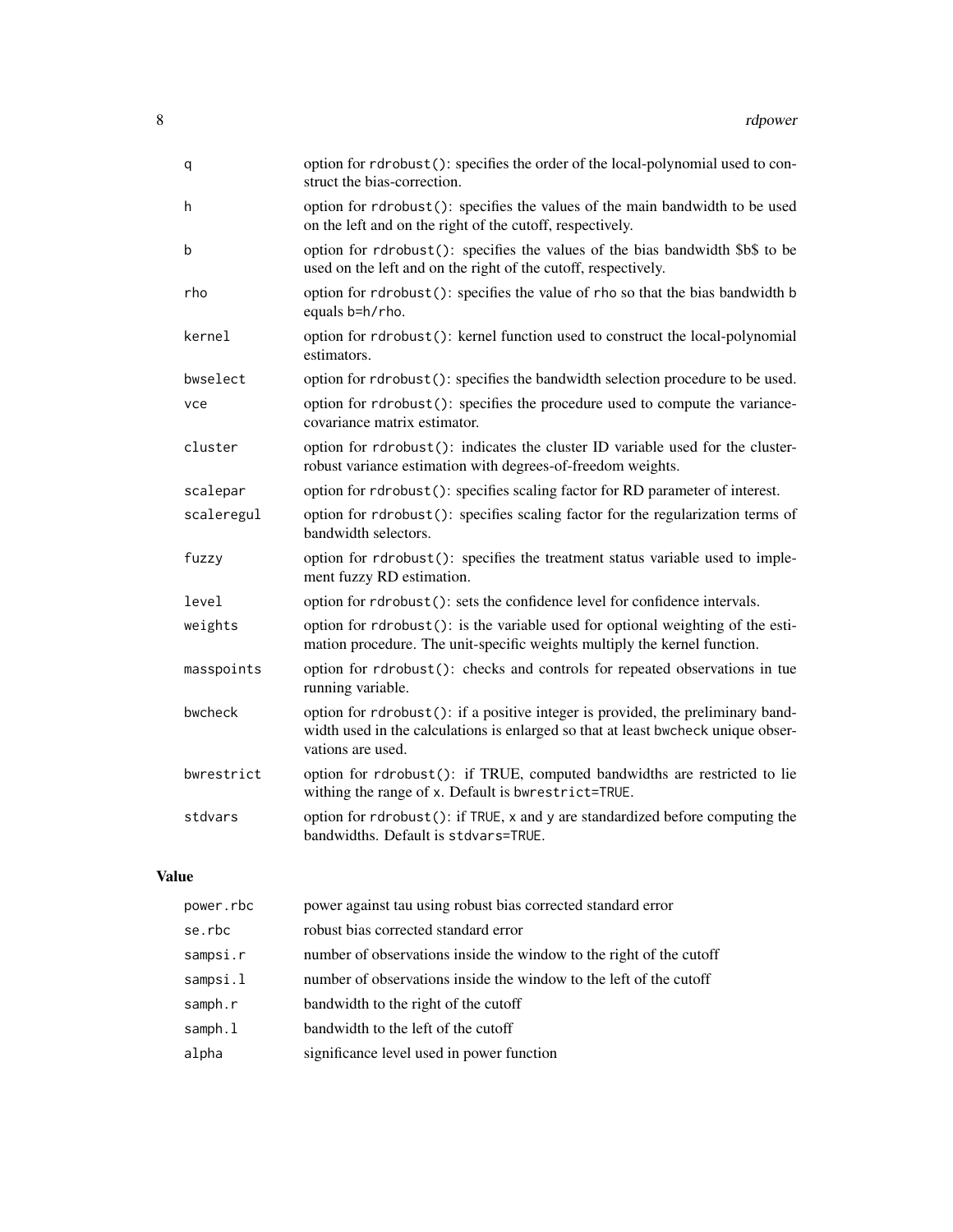<span id="page-8-0"></span>

| tau        | treatment effect under alternative hypothesis             |
|------------|-----------------------------------------------------------|
| bias.r     | bias to the right of the cutoff                           |
| bias.l     | bias to the left of the cutoff                            |
| Vr.rb      | Robust bias corrected variance to the right of the cutoff |
| $VI$ .rb   | Robust bias corrected variance to the left of the cutoff  |
| N.r        | Total sample size to the right of the cutoff              |
| N.1        | Total sample size to the left of the cutoff               |
| power.conv | power against tau using conventional inference            |
| se.conv    | conventional standard error                               |

## Author(s)

Matias Cattaneo, Princeton University. <cattaneo@princeton.edu> Rocio Titiunik, Princeton University. <titiunik@princeton.edu> Gonzalo Vazquez-Bare, UC Santa Barbara. <gvazquez@econ.ucsb.edu>

## References

Cattaneo, M. D., R. Titiunik and G. Vazquez-Bare. (2019). [Power Calculations for Regression](https://rdpackages.github.io/references/Cattaneo-Titiunik-VazquezBare_2019_Stata.pdf) [Discontinuity Designs.](https://rdpackages.github.io/references/Cattaneo-Titiunik-VazquezBare_2019_Stata.pdf) *Stata Journal*, 19(1): 210-245.

## Examples

```
# Toy dataset
X \leftarrow \text{array}(rnorm(2000), \text{dim} = c(1000, 2))R \leq X[, 1] + X[, 2] + \text{rnorm}(1000)Y \le -1 + R - .5 \times R^2 + .3 \times R^3 + (R \ge 0) + \text{norm}(1000)# Power against tau = 1
tmp <- rdpower(data=cbind(Y,R),tau=1)
# Power against tau = 1 including covariates
tmp <- rdpower(data=cbind(Y,R),tau=1,covs=X)
```
<span id="page-8-1"></span>rdsampsi *Sample Size Calculations for RD Designs*

## Description

rdsampsi() performs sample size calculations for RD designs.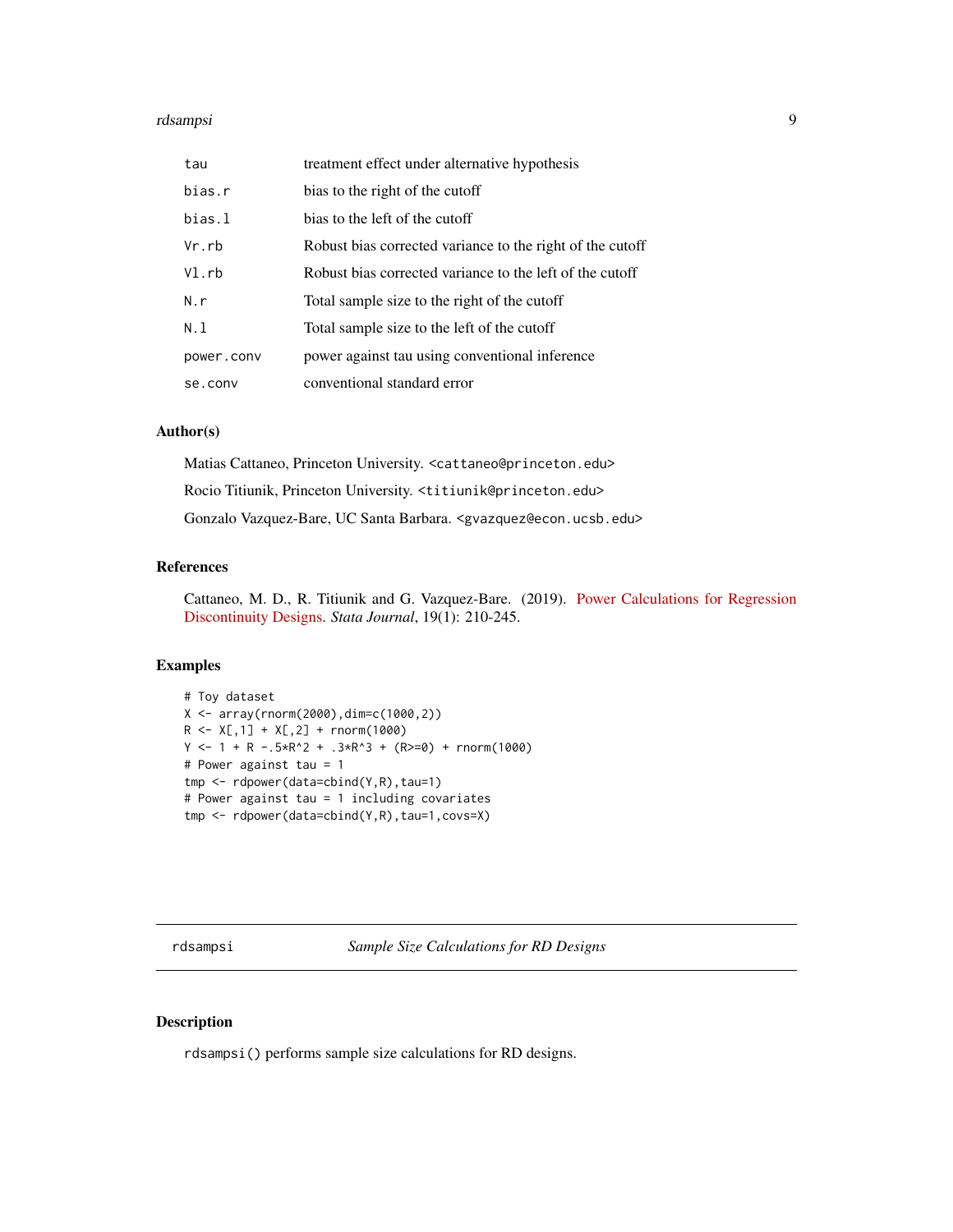## Usage

```
rdsampsi(
  data = NULL,
 cutoff = 0,
 tau = NULL,alpha = 0.05,
 beta = 0.8,
  samph = NULL,nsamples = NULL,
 all = FALSE,bias = NULL,variance = NULL,
 nratio = NULL,
  init.cond = NULL,
 plot = FALSE,
 graph.range = NULL,
 covs = NULL,covs_drop = TRUE,
 deriv = \theta,
 p = 1,
 q = NULL,h = NULL,b = NULL,rho = NULL,kernel = "triangular",
 bwselect = "mserd",
 vec = "nn",cluster = NULL,
  scalepar = 1,
  scaleregul = 1,
  fuzzy = NULL,level = 95,weights = NULL,
 masspoints = "adjust",
 bwcheck = NULL,
 bwrestrict = TRUE,
  stdvars = FALSE
```
## Arguments

)

| data   | a matrix (Y,R) containing the outcome variable and the running variable (as<br>column vectors).                                                                                         |
|--------|-----------------------------------------------------------------------------------------------------------------------------------------------------------------------------------------|
| cutoff | the RD cutoff (default is $0$ ).                                                                                                                                                        |
| tau    | specifies the treatment effect under the alternative at which the power function<br>is evaluated. The default is half the standard deviation of the outcome for the<br>untreated group. |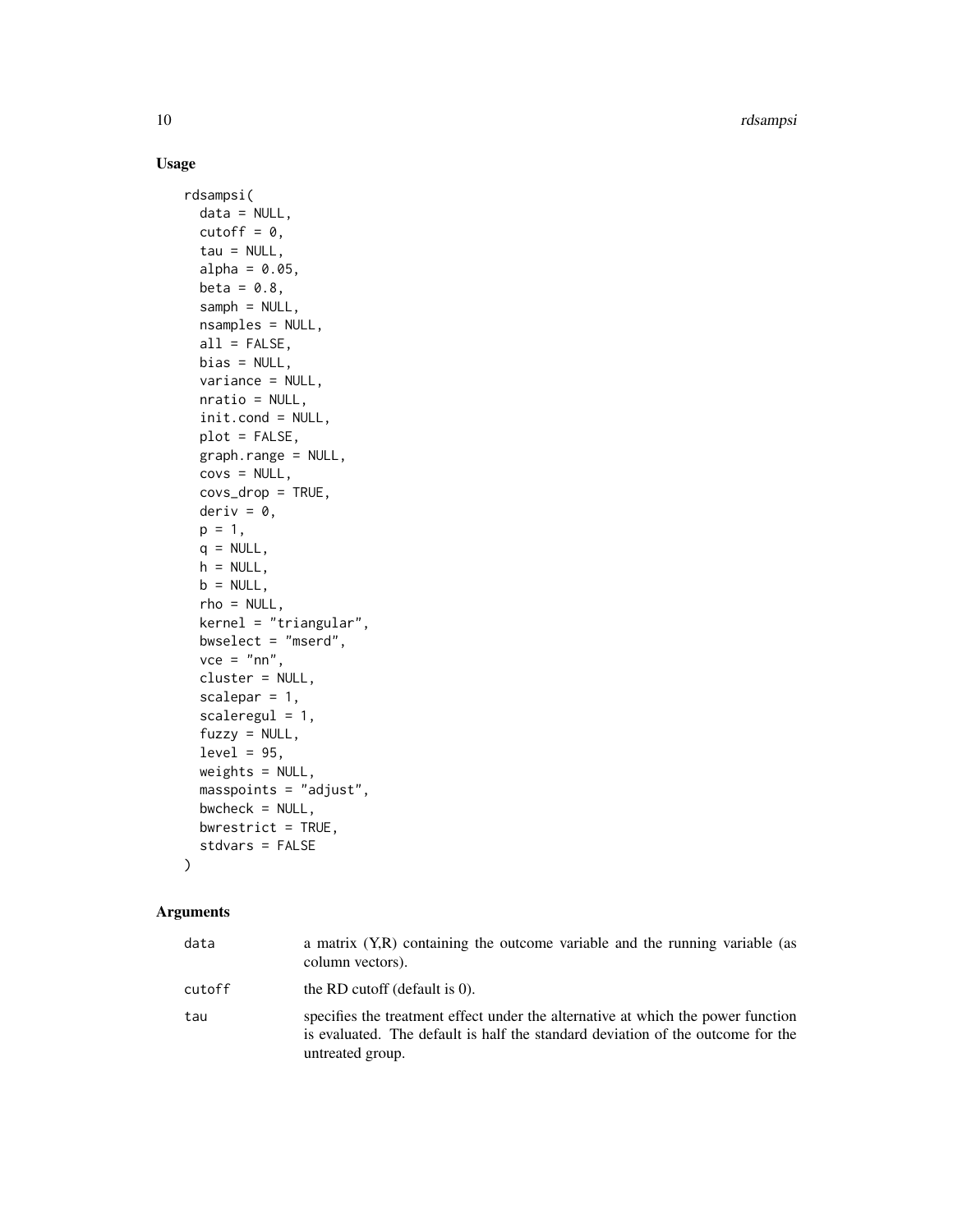| alpha       | specifies the significance level for the power function. Default is 0.05.                                                                                                                                                                                                                                                                     |
|-------------|-----------------------------------------------------------------------------------------------------------------------------------------------------------------------------------------------------------------------------------------------------------------------------------------------------------------------------------------------|
| beta        | specifies the desired power. Default is 0.8.                                                                                                                                                                                                                                                                                                  |
| samph       | sets the bandwidths at each side of the cutoff for power calculation. The first<br>number is the bandwidth to the left of the cutoff and the second number is the<br>bandwidth to the right. Default values are the bandwidths used by rdrobust.                                                                                              |
| nsamples    | sets the total sample size to the left, sample size to the left inside the bandwidth,<br>total sample size to the right and sample size to the right of the cutoff inside the<br>bandwidth to calculate the variance when the running variable is not specified.<br>When not specified, the values are calculated using the running variable. |
| all         | displays the power using the conventional variance estimator, in addition to the<br>robust bias corrected one.                                                                                                                                                                                                                                |
| bias        | set bias to the left and right of the cutoff. If not specified, the biases are estimated<br>using rdrobust.                                                                                                                                                                                                                                   |
| variance    | set variance to the left and right of the cutoff. If not specified, the variances are<br>estimated using rdrobust.                                                                                                                                                                                                                            |
| nratio      | specifies the proportion of treated units in the window. Default is the ratio of the<br>standard deviation of the treated to the sum of the standard deviations for treated<br>and controls.                                                                                                                                                  |
| init.cond   | sets the initial condition for the Newton-Raphson algorithm that finds the sample<br>size. Default is the number of observations in the sample with non-missing<br>values of the outcome and running variable.                                                                                                                                |
| plot        | plots the power function using the conventional and robust bias corrected stan-<br>dard errors from rdrobust.                                                                                                                                                                                                                                 |
| graph.range | range of the plot.                                                                                                                                                                                                                                                                                                                            |
| COVS        | option for rdrobust(): specifies additional covariates to be used for estimation<br>and inference.                                                                                                                                                                                                                                            |
| covs_drop   | option for rdrobust(): if TRUE, it checks for collinear additional covariates<br>and drops them. Default is TRUE.                                                                                                                                                                                                                             |
| deriv       | option for rdrobust(): specifies the order of the derivative of the regression<br>functions to be estimated.                                                                                                                                                                                                                                  |
| р           | option for rdrobust(): specifies the order of the local-polynomial used to con-<br>struct the point-estimator.                                                                                                                                                                                                                                |
| q           | option for rdrobust(): specifies the order of the local-polynomial used to con-<br>struct the bias-correction.                                                                                                                                                                                                                                |
| h           | option for rdrobust(): specifies the values of the main bandwidth to be used<br>on the left and on the right of the cutoff, respectively.                                                                                                                                                                                                     |
| b           | option for rdrobust(): specifies the values of the bias bandwidth \$b\$ to be<br>used on the left and on the right of the cutoff, respectively.                                                                                                                                                                                               |
| rho         | option for rdrobust(): specifies the value of rho so that the bias bandwidth b<br>equals b=h/rho.                                                                                                                                                                                                                                             |
| kernel      | option for rdrobust(): kernel function used to construct the local-polynomial<br>estimators.                                                                                                                                                                                                                                                  |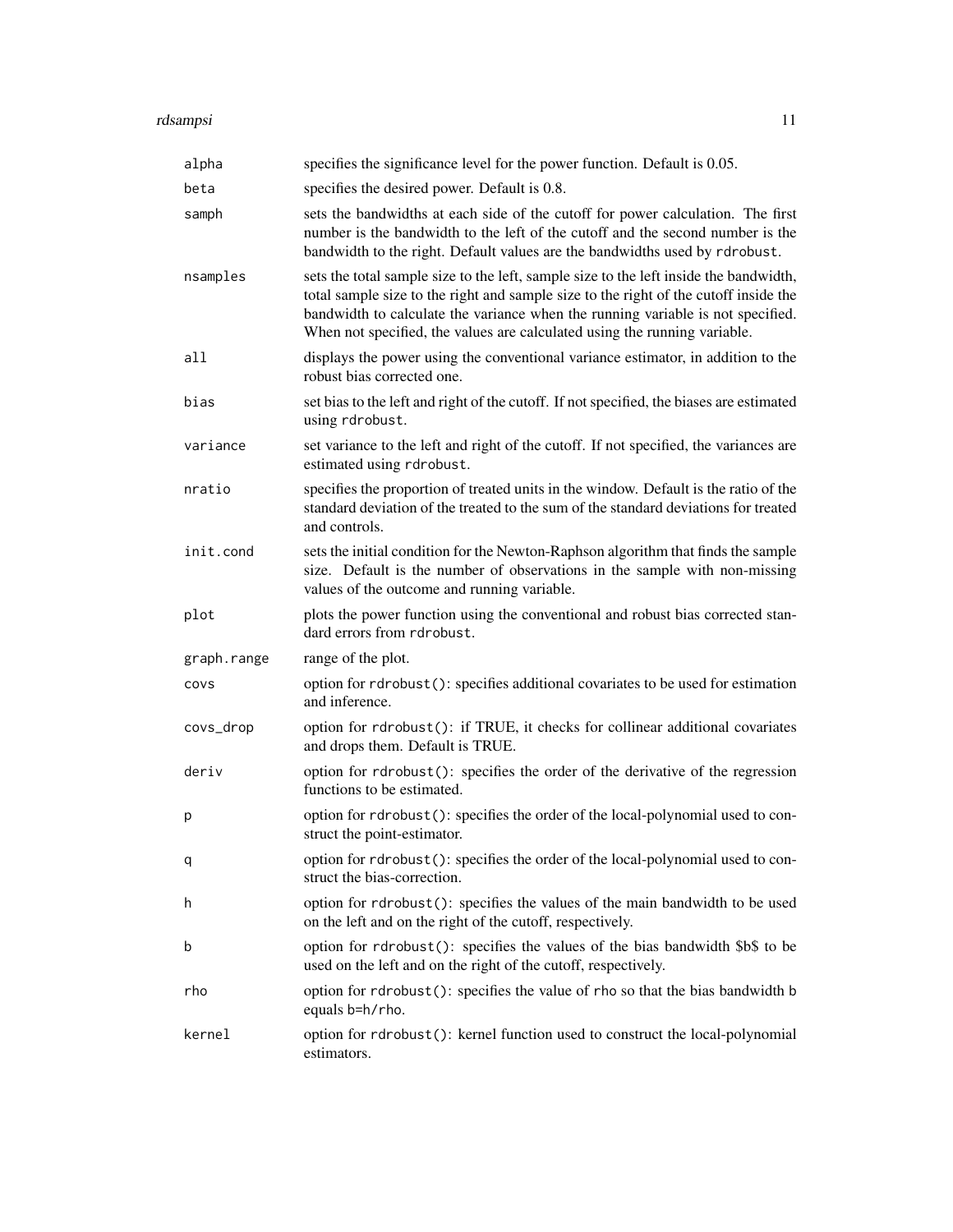| bwselect   | option for rdrobust(): specifies the bandwidth selection procedure to be used.                                                                                                            |
|------------|-------------------------------------------------------------------------------------------------------------------------------------------------------------------------------------------|
| vce        | option for rdrobust(): specifies the procedure used to compute the variance-<br>covariance matrix estimator.                                                                              |
| cluster    | option for rdrobust(): indicates the cluster ID variable used for the cluster-<br>robust variance estimation with degrees-of-freedom weights.                                             |
| scalepar   | option for rdrobust(): specifies scaling factor for RD parameter of interest.                                                                                                             |
| scaleregul | option for rdrobust(): specifies scaling factor for the regularization terms of<br>bandwidth selectors.                                                                                   |
| fuzzy      | option for rdrobust(): specifies the treatment status variable used to imple-<br>ment fuzzy RD estimation.                                                                                |
| level      | option for rdrobust(): sets the confidence level for confidence intervals.                                                                                                                |
| weights    | option for rdrobust(): is the variable used for optional weighting of the esti-<br>mation procedure. The unit-specific weights multiply the kernel function.                              |
| masspoints | option for rdrobust(): checks and controls for repeated observations in tue<br>running variable.                                                                                          |
| bwcheck    | option for rdrobust(): if a positive integer is provided, the preliminary band-<br>width used in the calculations is enlarged so that at least bwcheck unique obser-<br>vations are used. |
| bwrestrict | option for rdrobust(): if TRUE, computed bandwidths are restricted to lie<br>withing the range of x. Default is bwrestrict=TRUE.                                                          |
| stdvars    | option for rdrobust(): if TRUE, x and y are standardized before computing the<br>bandwidths. Default is stdvars=TRUE.                                                                     |

## Value

| alpha           | significance level                                                                               |
|-----------------|--------------------------------------------------------------------------------------------------|
| beta            | desired power                                                                                    |
| tau             | treatment effect under alternative hypothesis                                                    |
| sampsi.h.tot    | total number of observations inside the window                                                   |
| sampsi.h.r      | number of observations inside the window to the right of the cutoff                              |
| sampsi.h.l      | number of observations inside the window to the left of the cutoff                               |
| N.r             | Total sample size to the right of the cutoff                                                     |
| N.1             | Total sample size to the left of the cutoff                                                      |
| samph.r         | bandwidth to the right of the cutoff                                                             |
| samph.1         | bandwidth to the left of the cutoff                                                              |
| var.r           | Robust bias corrected variance to the right of the cutoff                                        |
| Var.1           | Robust bias corrected variance to the left of the cutoff                                         |
| sampsi.h.tot.cl |                                                                                                  |
|                 | implied total number of observations inside the window using conventional s.e.                   |
| sampsi.h.r.cl   | number of observations inside the window to the right of the cutoff using con-<br>ventional s.e. |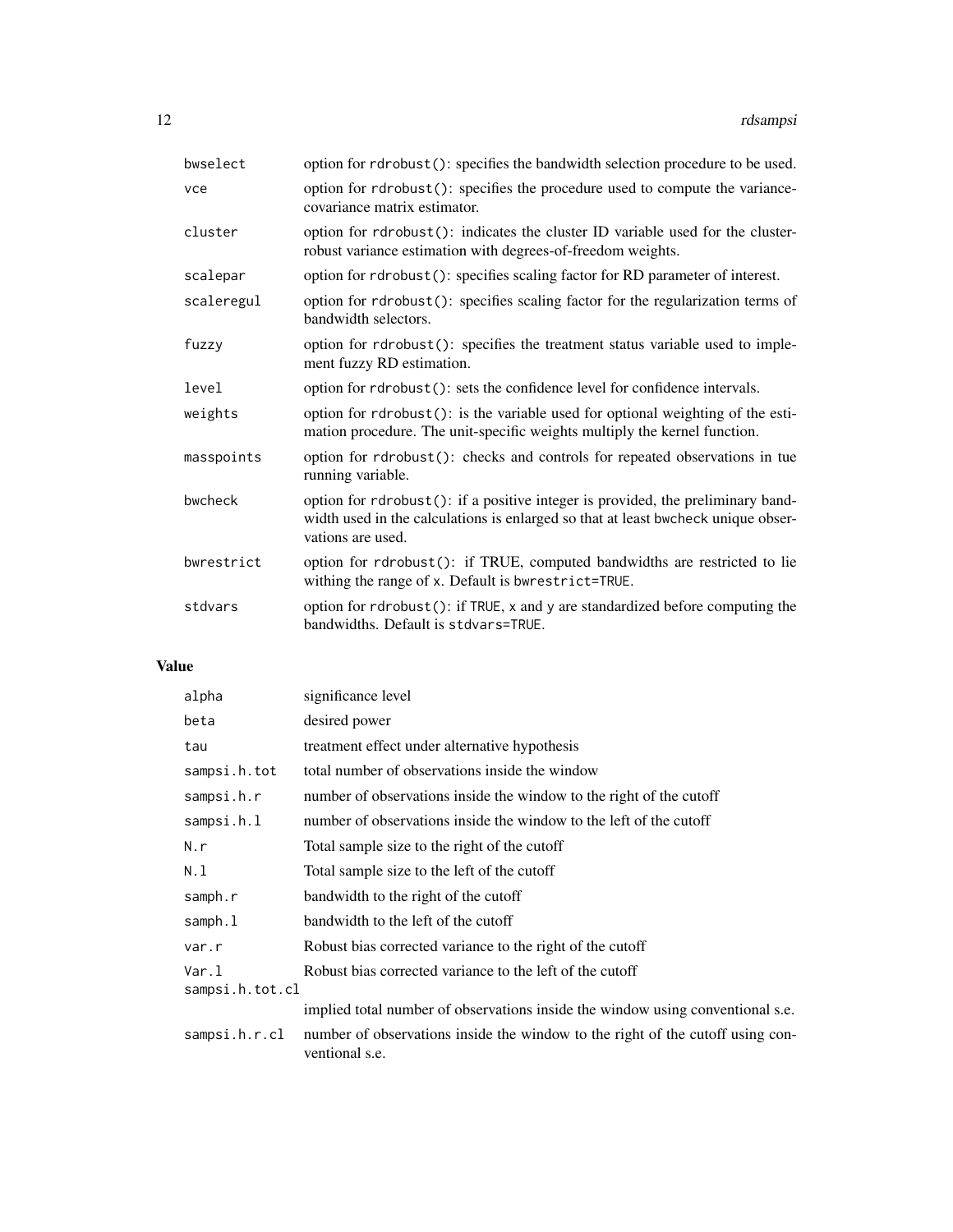|           | sampsi.h.l.cl number of observations inside the window to the left of the cutoff using conven-<br>tional s.e. |
|-----------|---------------------------------------------------------------------------------------------------------------|
| no.iter   | number of iterations until convergence of the Newton-Raphson algorithm                                        |
| init.cond | initial condition of the Newton-Raphson algorithm                                                             |

## Author(s)

Matias Cattaneo, Princeton University. <cattaneo@princeton.edu> Rocio Titiunik, Princeton University. <titiunik@princeton.edu> Gonzalo Vazquez-Bare, UC Santa Barbara. <gvazquez@econ.ucsb.edu>

## References

Cattaneo, M. D., R. Titiunik and G. Vazquez-Bare. (2019). [Power Calculations for Regression](https://rdpackages.github.io/references/Cattaneo-Titiunik-VazquezBare_2019_Stata.pdf) [Discontinuity Designs.](https://rdpackages.github.io/references/Cattaneo-Titiunik-VazquezBare_2019_Stata.pdf) *Stata Journal*, 19(1): 210-245.

## Examples

```
# Toy dataset
X <- array(rnorm(2000),dim=c(1000,2))
R \leq X[, 1] + X[, 2] + rnorm(1000)Y \le -1 + R - .5 \times R^2 + .3 \times R^3 + (R \ge 0) + \text{norm}(1000)# Sample size to achieve power of 0.8 against tau = 1
tmp <- rdsampsi(data=cbind(Y,R),tau=1)
# Sample size against tau = 1 including covariates
tmp <- rdsampsi(data=cbind(Y,R),tau=1,covs=X)
```